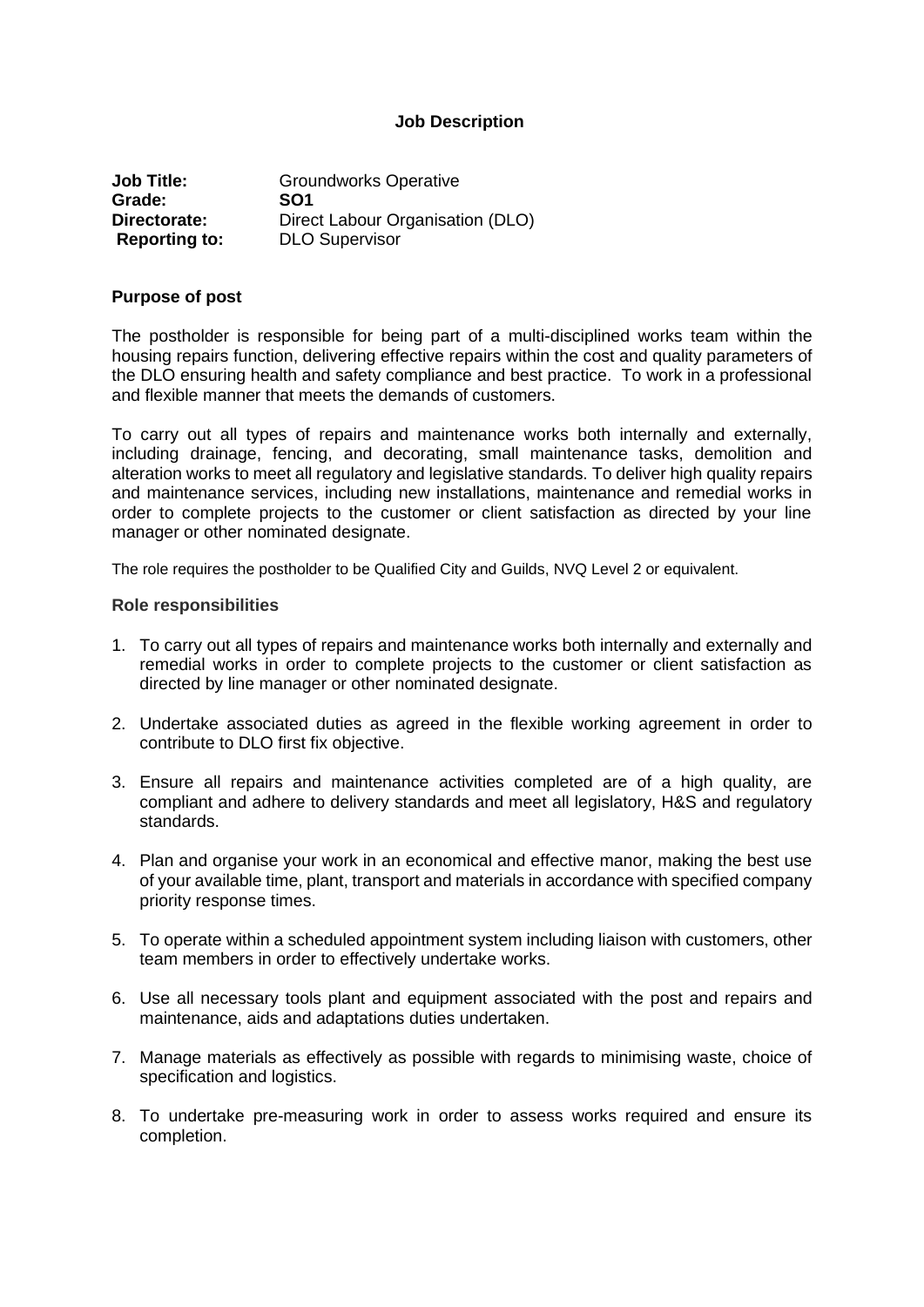- 9. Use a company issued PDA where provided to carry out the job role e.g. receiving instructions, accurately completing works orders, general communications and ordering materials. Where there is a requirement complete any necessary paperwork related to the repair.
- 10. Take ownership for each repair updating the customer with reasons when it is not possible to complete a repair immediately. Communicate with call centre / DLO Supervisor to agree arrangements with customer to complete the repair.
- 11. To drive company vehicles in a careful professional manner and take care of your allocated vehicle by completing weekly inspections and weekly cleaning of vehicle, in accordance with all company procedures.
- 12. Maintain and operate an agreed range of stock and equipment within the vehicle provided to ensure there is suitable stock available to achieve first fix targets.
- 13. Develop excellent relationships with tenants / leaseholders and deliver high quality service to achieve high levels of customer satisfaction. Develop and maintain relationships with other stakeholders whilst providing the works service.
- 14. Interact with the other contractors to ensure that repairs are met by the appropriate team and that the customer is always aware who is carrying out the repair.
- 15. Undertake individual or corporate training and development in association with your role and duties.
- 16. Liaise as required with customer services advisors, other area of the business or contractors to ensure the work is properly co-ordinated and the necessary works are fully completed.
- 17. Be aware of risk assessments and method statements relating to own area of work and to work in safe manner taking account other people's health and wellbeing.
- 18. Ensure the observance of all statutory and local safety, health and environmental precautions and report immediately any accidents or breaches of safety procedures to your line manager in accordance with the company policies.

## **The post holder will have demonstrated cross trade flexibility of all core trades -**

Drainage, minor bricklaying, flagging

## **Ground Operative tasks**

- Competent in all duties/conditions of general labourer.
- Carry out internal and external excavation works in a safe manner including use of CAT scanner.

• Ability to conform to Safety Procedures in the avoidance of underground services during excavation work.

- Ability to conform to Chapter 8 Regulations in signing coming and safety barriers for protection throughout associated works for themselves and the public.
- Competent in all permanent reinstatement works including paving and concreting.
- Possess basic knowledge of Water Regulations regards underground services and ability to renew/replace existing water mains to conform to those Regulations.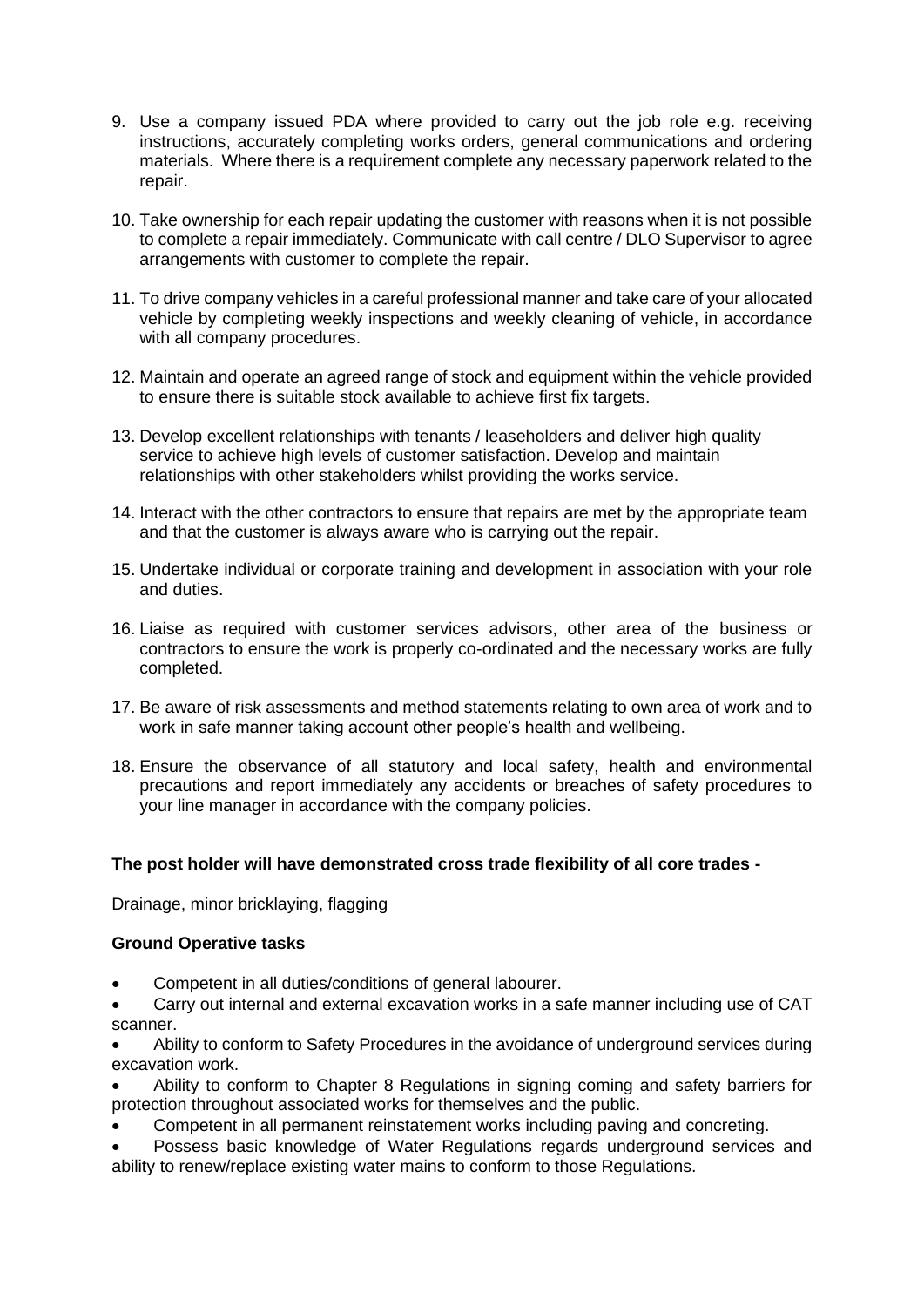• Competent in the safe use of power tools (disc-cutter, kanger hammer, power drills, submersible pumps and generators).

- Ability to diagnose and effectively repair/renew faulty drainage systems.
- Remove and refix/renew ceramic wall tiles.
- Remove and replace thermoplastic floor tiles.
- Undertake general maintenance to door entry systems and communal light timings.

• Qualified in high-pressure jet washing machine in order to affect repairs and unblock diagnosed drainage systems.

• Carry out minor brickwork repairs, patch pointing etc.

• Qualified to remove graffiti from masonry, using high-pressure jet washing machine in association with appropriate chemical.

- Fix formwork for concrete or screeds as required.
- Maintaining / decorating works
- Installation of clothes posts.
- Renew concrete gatepost and re-hang gate.
- Capable of erecting Acros and structural supporting elements.
- Erect fencing, posts, rails and lags

# **PERSON SPECIFICATION DLO Groundworker -SO1**

| It is essential that in your written supporting statement you give evidence<br>or examples of your proven experience in each of the short-listing criteria<br>marked Application (A)                                                                          | <b>Shortlisting</b> |
|---------------------------------------------------------------------------------------------------------------------------------------------------------------------------------------------------------------------------------------------------------------|---------------------|
| You should expect that all areas listed below will be assessed as part of<br>the interview and assessment process should you be shortlisted.                                                                                                                  | Criteria            |
| If you are applying under the Disability Confident scheme, you will need<br>to give evidence or examples of your proven experience in the areas<br>marked with a "Tick" $(\checkmark)$ on the person specification when you complete<br>the application form. |                     |

*For link/career graded post, please mark knowledge, experience, and behaviours clearly for each grade*.

| Qualification                        | Q1             | NVQ level 2                                                                                                              | A✓ |
|--------------------------------------|----------------|--------------------------------------------------------------------------------------------------------------------------|----|
| <b>Key Knowledge</b>                 | K <sub>1</sub> | Qualified in all aspects of groundworking<br>works including internal / external and<br>adaptations work                 | A✓ |
|                                      | K <sub>2</sub> | Ability to interpret workload and update work<br>planners with any changes to agreed<br>timescales                       | A✓ |
| <b>Relevant</b><br><b>Experience</b> | E <sub>1</sub> | Previous experience as a qualified<br>Groundworker                                                                       | A✓ |
|                                      | E <sub>2</sub> | Experience of service delivery to customers,<br>putting the customer first and communication<br>in a polite clear manner | A✓ |